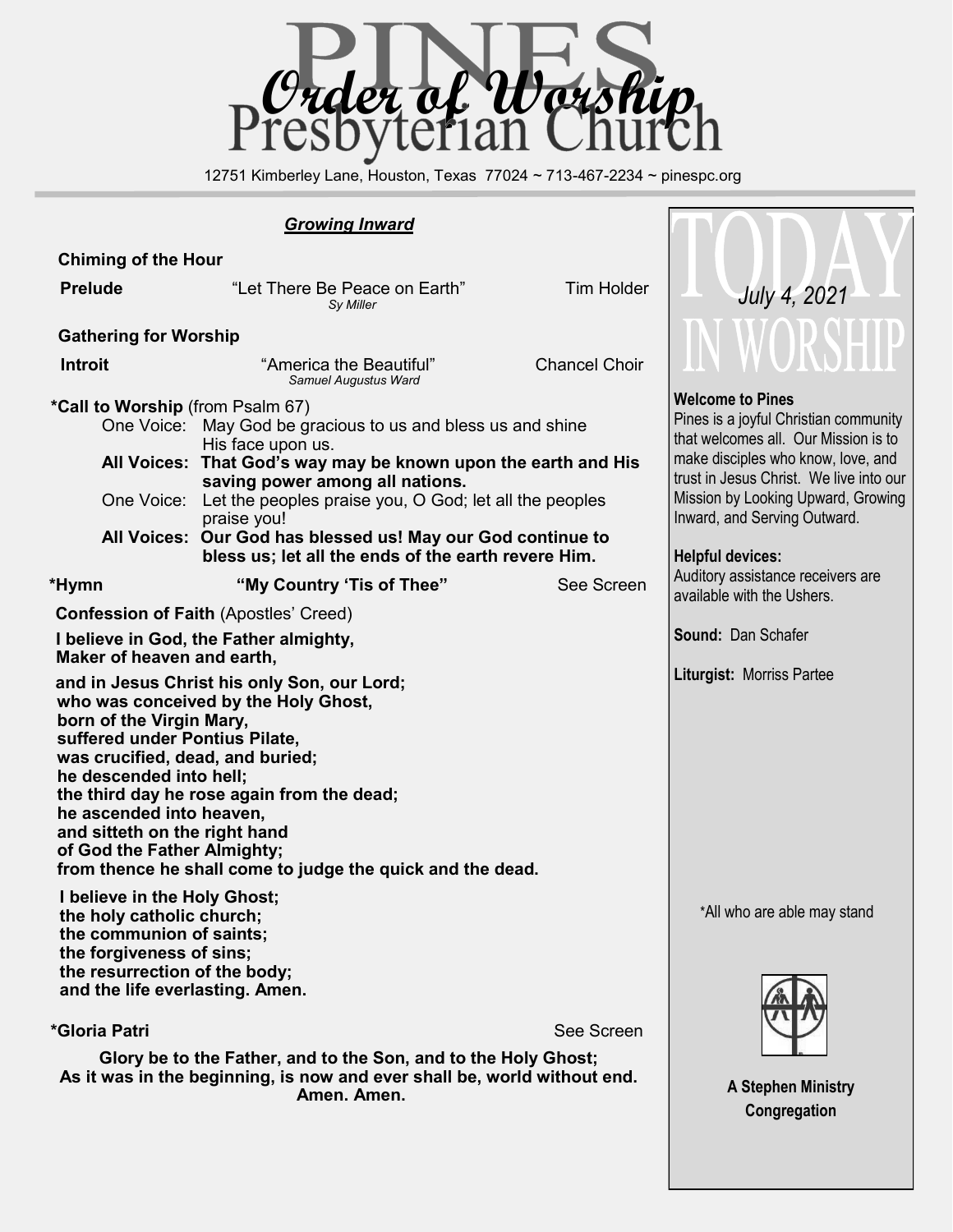#### *Looking Upward*

 **Children's Message This, this is where children belong, welcomed as part of the worshiping throng. Water, God's Word, bread and cup, prayer and song: This is where children belong. This is where children belong. First Reading** 1 Peter 2:9; Joshua 2:1;10-14; Joshua 6:22-25; Ephesians 2:10 **Anthem** "Safe Within Your Arms" Joy Kreider *Mark Hayes* **Second Reading** 2 Samuel 12:1-13 **Sermon** "Messy World; Messy People; Messy Church; Messy Me" Rev. Helen DeLeon **Hymn "Hear the Good News of Salvation"** See Screen **Hymn**  *Serving Outward* **Celebration of the Lord's Supper The Lord's Prayer All Sing: Our Father, which art in heaven, hallowed be Thy name, Thy kingdom come, Thy will be done, on earth as it is in heaven. Give us this day, our daily bread; and forgive us our debts, as we forgive our debtors; and lead us not into temptation, but deliver us from evil, for Thine is the kingdom, and the power, and the glory, forever. Amen**  *\****Hymn "From All That Dwell Below the Skies"** See Screen **\*Charge and Benediction Benediction Response "Blessed Assurance"** See Screen **Sending Out The Light of Christ**  \***Postlude Tim Holder Cod Bless America Tim Holder**  *Irving Berlin* Words printed by permission CCLI 998238 Portions of our liturgy are from The Abingdon Worship Annual 2020. Copyright © 2019 by Abingdon Press. Used by permission.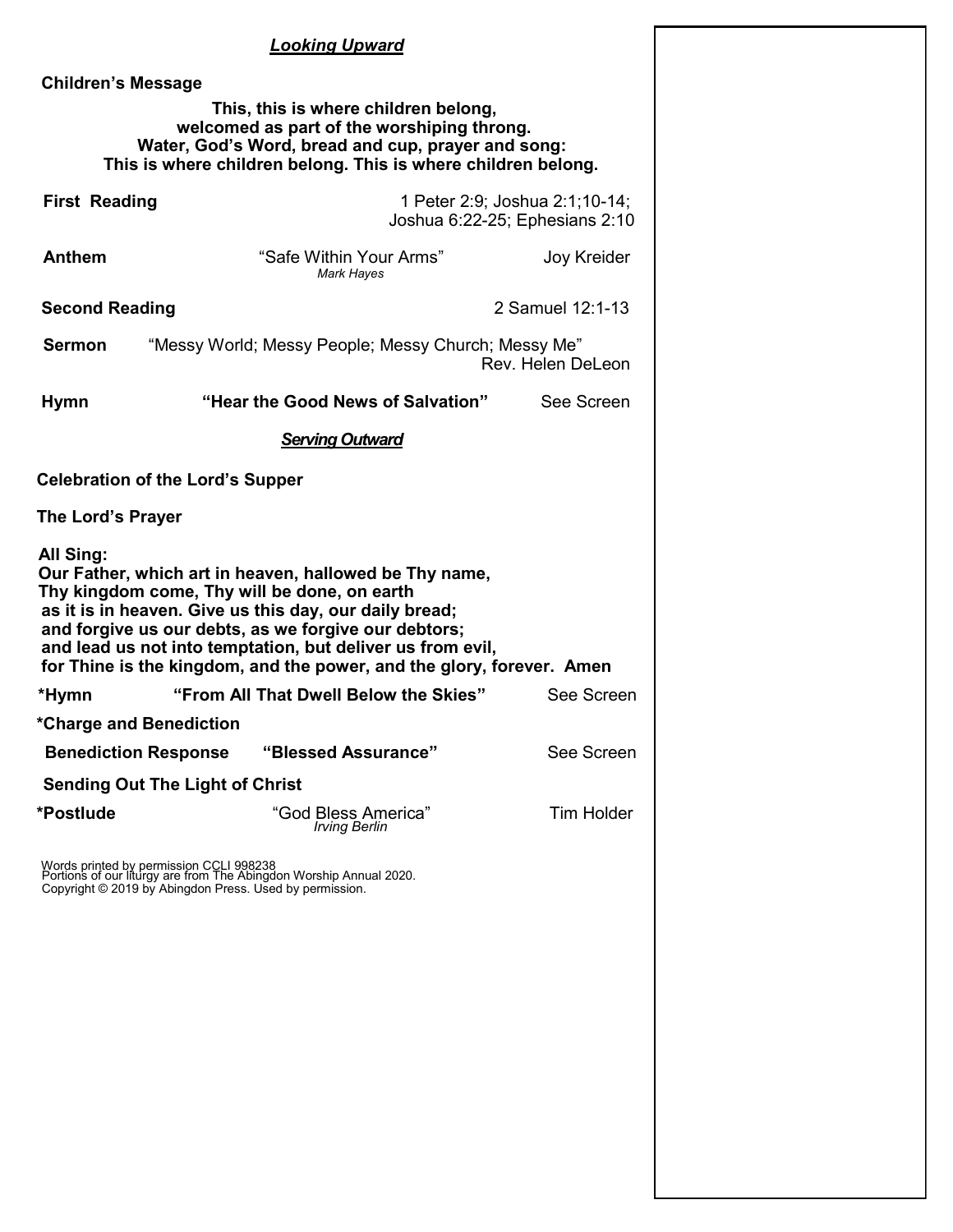# *Calendar for the Week of July 4, 2021*

| Today     | a.m./p.m.         |                                                         |                                                                                                                                                                                                                               |
|-----------|-------------------|---------------------------------------------------------|-------------------------------------------------------------------------------------------------------------------------------------------------------------------------------------------------------------------------------|
| Monday    | a.m./p.m.<br>p.m. | 6:00                                                    | Property Committee Meeting cancelled for July                                                                                                                                                                                 |
| Tuesday   | a.m.<br>p.m.      | 7:00<br>6:30                                            | Men's Bible Study(Meet by Zoom)<br>Missions Committee MeetingFellowship Hall                                                                                                                                                  |
| Wednesday | p.m.              | 1:00<br>7:00<br>8:00                                    | Weekly Prayer Team(Meet by Zoom)                                                                                                                                                                                              |
| Thursday  | p.m.              | 1:00                                                    | Lectionary Bible Study (Meet by Zoom)                                                                                                                                                                                         |
| Friday    | a.m./p.m.         |                                                         |                                                                                                                                                                                                                               |
| Saturday  | p.m.<br>p.m.      | 5:00<br>6:00                                            | Raise Up Families Dinner Fellowship Hall                                                                                                                                                                                      |
| Sunday    | a.m.              | 9:00<br>9:00<br>9:15<br>9:15<br>10:00<br>10:15<br>10:45 | Children's Family Style Sunday SchoolW12<br>Adult Sunday School Fellowship Hall<br>Youth Sunday SchoolHigh School Room<br>Coffee Fellowship Fellowship Hall<br>Worship ServiceSanctuary/Live Streaming on Web<br>and Facebook |
|           | p.m.              | 5:00                                                    | In-Car-Nation Worship  Fellowship Hall                                                                                                                                                                                        |





**Instagram.com/pineshouston**

**Get the latest announcements and reminders right before events happen. Find us here: https://twitter.com/HoustonPines.** 

 **Find us on Facebook facebook.com/PinesPresbyterianChurch** 

 **The newsletter is available in the Narthex for those unable to access it online.** 

#### **SERMON NOTES**